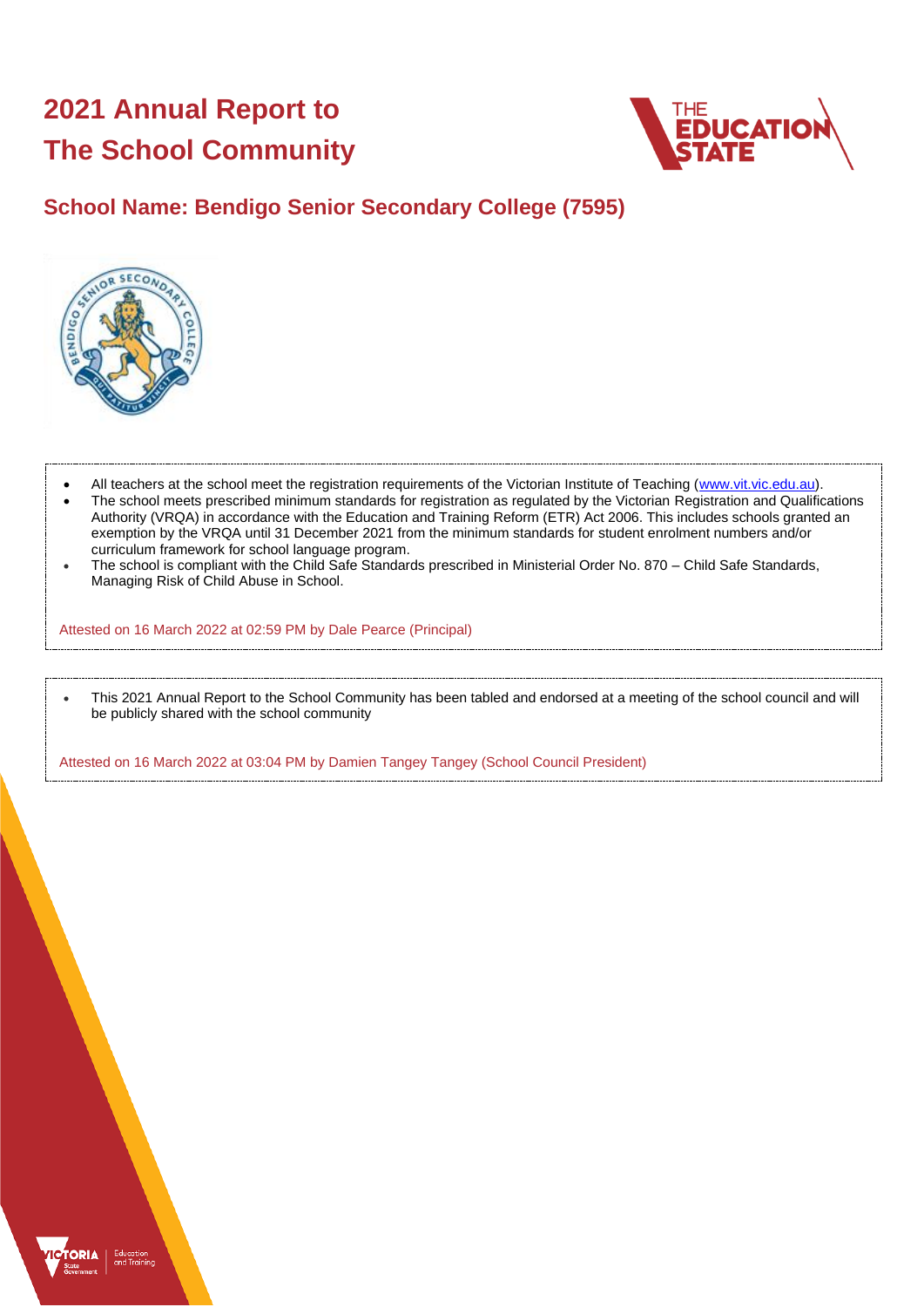

## How to read the Annual Report

## What does the *'About Our School'* commentary section of this report refer to?

The 'About our school' commentary provides a brief background on the school, an outline of the school's performance over the year and future directions.

The 'School Context' describes the school's vision, values and purpose. Details include the school's geographic location, size and structure, social characteristics, enrolment characteristics and special programs.

The 'Framework for Improving Student Outcomes (FISO)' section includes the improvement initiatives the school has selected and the progress they have made towards achieving them through the implementation of their School Strategic Plan and Annual Implementation Plan.

## What does the *'Performance Summary'* section of this report refer to?

The Performance Summary includes the following:

#### **School Profile**

- student enrolment information
- the school's 'Student Family Occupation and Education' category
- a summary of parent responses in the Parent Opinion Survey, shown against the statewide average for Secondary schools
- school staff responses in the area of School Climate in the School Staff Survey, shown against the statewide average for Secondary schools

#### **Achievement**

- English and Mathematics for Teacher Judgements against the curriculum
- English and Mathematics for National Literacy and Numeracy tests (NAPLAN)
- all subjects for Victorian Certificate of Education (VCE) examinations

#### **Engagement**

Student attendance and engagement at school, including:

- how many Year 7 students remain at the school through to Year 10
- how many exiting students go on to further studies or full-time work

#### **Wellbeing**

Student responses to two areas in the Student Attitudes to School Survey:

- Sense of Connectedness
- Management of Bullying

Results are displayed for the latest year and the average of the last four years (where available). As NAPLAN tests were not conducted in 2020, the NAPLAN 4-year average is the average of 2018, 2019 and 2021 data in the 2021 Performance Summary.

### Considering COVID-19 when interpreting the Performance Summary

The Victorian community's experience of COVID-19, including remote and flexible learning, had a significant impact on normal school operations in 2020 and 2021. This impacted the conduct of assessments and surveys. Readers should be aware of this when interpreting the Performance Summary.

For example, in 2020 and 2021 school-based surveys ran under changed circumstances, and NAPLAN was not conducted in 2020. Absence and attendance data during this period may have been influenced by local processes and procedures adopted in response to remote and flexible learning.

Schools should keep this in mind when using this data for planning and evaluation purposes.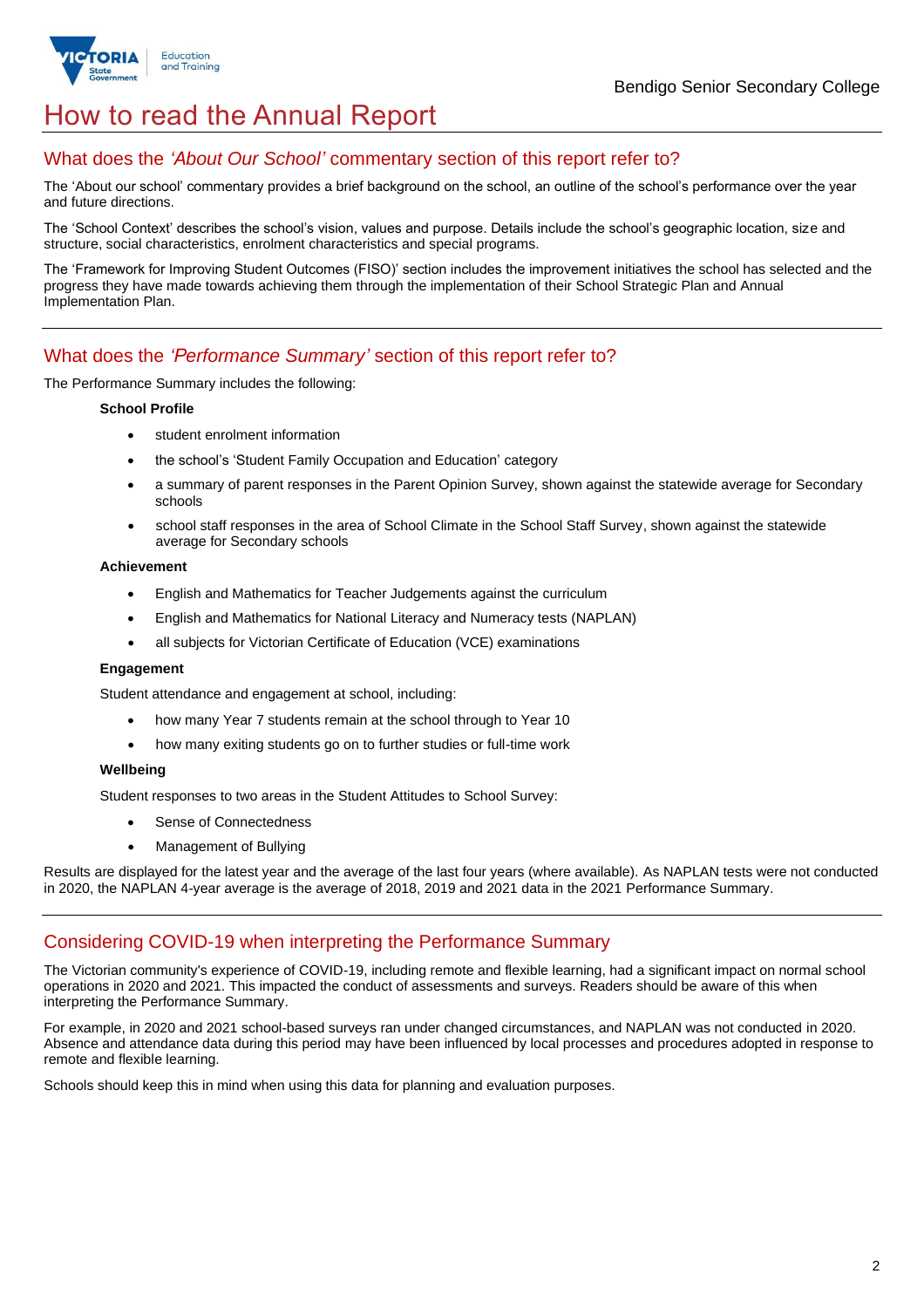

## How to read the Annual Report (continued)

#### What do *'Similar Schools'* refer to?

Similar Schools are a group of Victorian government schools with similar characteristics to the school.

This grouping of schools has been created by comparing each school's socio-economic background of students, the number of non-English speaking students and the school's size and location.

### What does *'NDP'* or '*NDA*' mean?

'NDP' refers to no data being published for privacy reasons or where there are insufficient underlying data. For example, very low numbers of participants or characteristics that may lead to identification will result in an 'NDP' label.

'NDA' refers to no data being available. Some schools have no data for particular measures due to low enrolments. There may be no students enrolled in some year levels, so school comparisons are not possible.

Note that new schools only have the latest year of data and no comparative data from previous years. The Department also recognises unique circumstances in Specialist, Select Entry, English Language, Community Schools and schools that changed school type recently, where school-to-school comparisons are not appropriate.

## What is the *'Victorian Curriculum'*?

The Victorian Curriculum F–10 sets out what every student should learn during his or her first eleven years of schooling. The curriculum is the common set of knowledge and skills required by students for life-long learning, social development and active and informed citizenship.

The Victorian Curriculum is assessed through teacher judgements of student achievement based on classroom learning.

The curriculum has been developed to ensure that school subjects and their achievement standards enable continuous learning for all students, including students with disabilities.

The 'Towards Foundation Level Victorian Curriculum' is integrated directly into the curriculum and is referred to as 'Levels A to D'.

'Levels A to D' may be used for students with disabilities or students who may have additional learning needs. These levels are not associated with any set age or year level that links chronological age to cognitive progress (i.e., there is no age expected standard of achievement for 'Levels A to D').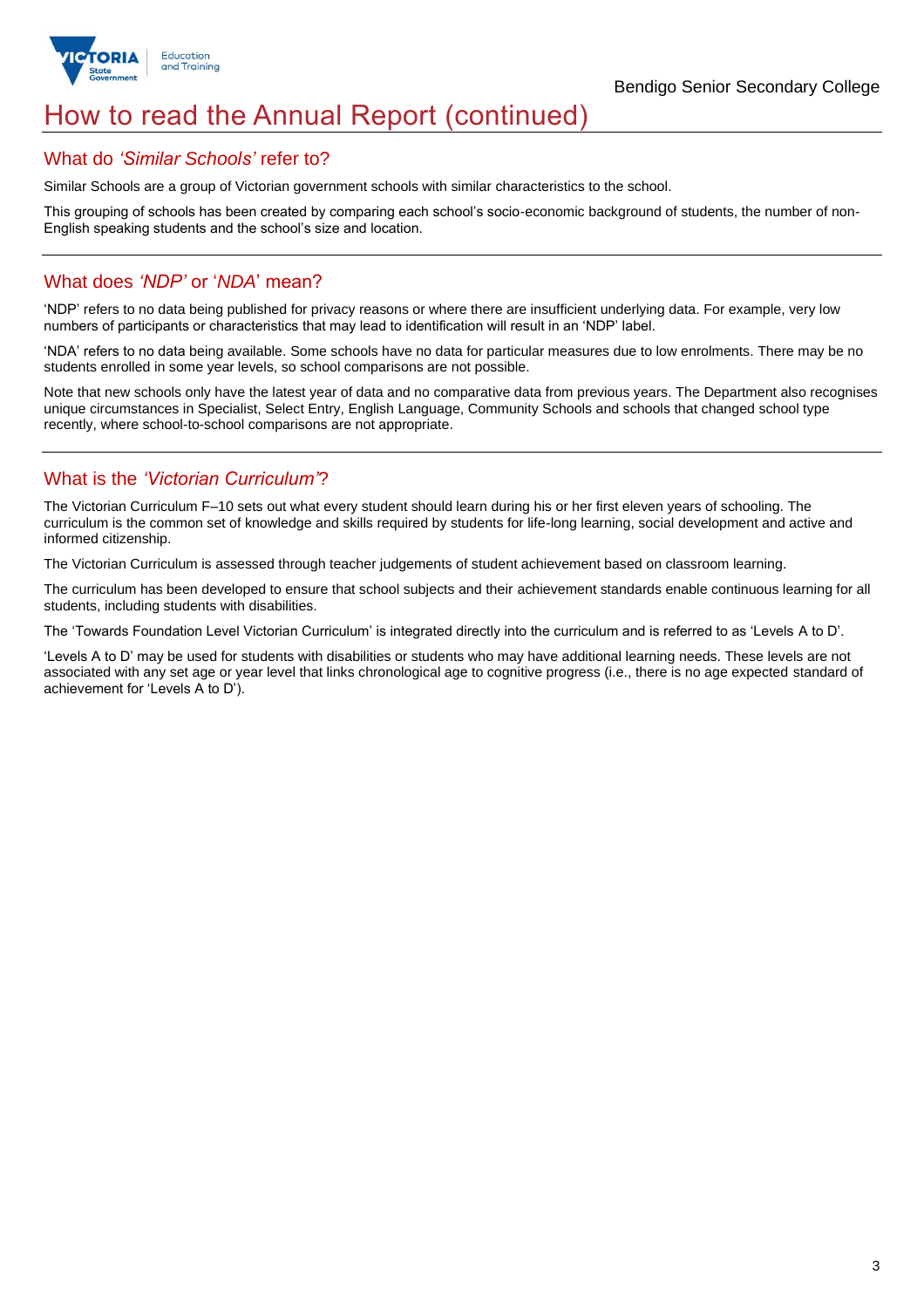

## **About Our School**

## School context

Bendigo Senior Secondary College (BSSC) is a Year 11 and 12 school located in the centre of Bendigo. With approximately 1750 students,125 teaching staff (101.57 equivalent full-time), 9 Principal Class and 52 Education Support Staff (45 equivalent full-time), it is the largest provider of the Victorian Certificate of Education (VCE), Victorian Certificate of Applied Learning (VCAL) and Vocational Education and Training in the state.

Our college vision is to empower students for individual, community and global leadership. We seek to provide the best possible education for all students, irrespective of their ability or intended pathway. Our college values, developed through community consultation, are Respect, Optimism, Learning and Environment. A process of reviewing these values is underway.

The college provides quality instruction and a range of programs which attract enrolments from students in government and non-government schools across a broad geographic area. The College has a close relationship with the four government Year 7-10 colleges in Bendigo, with whom it works closely in student transition and, increasingly, on common approaches to teaching and learning. Underpinning the relationship with these schools is the belief that every child can achieve and has a right to high quality education that will provide them with the knowledge and skills necessary for success in life and work beyond school. The strength of the college is built upon the expertise and commitment of its staff. Teachers at BSSC play a leading role in state wide curriculum development, subject associations and VCAA assessment processes.

The college provides a supported learning environment where sound work ethic, self-discipline and independent learning skills are fostered. Staff are committed to the academic progress and wellbeing of students, and all students are encouraged to interact closely with their teachers and seek help at any time. Students have high level access to ICT and the College operates a Bring Your Own Device (BYOD) model where students provide their own laptop or other device. An online portal is available which allows parents to monitor attendance, work completion and achievement in real time and to provide approval for absences.

Students can choose a pathway to meet their individual needs, whether that pathway is into university, some other form of further education, apprenticeship, trades or employment. Extensive careers and pathways advice is available to students and is complemented by the individual support provided through a structure in which each student is linked to an Advisor who monitors their progress.

A wide range of VCE and VET studies are offered and an accelerated learning program operates in conjunction with the 7-10 colleges whereby students can undertake VCE studies whilst in Year 10. Where capable, Year 11 students are encouraged to undertake a Unit 3/4 study in their first year at the College, and students are supported if they choose to undertake a first- year university subject in Year 12. Pathways in VCAL are offered at the Intermediate and Senior levels. The College is a Registered Training Organisation with many VET programs on its scope of registration. Strong relationships with other training providers in Bendigo and our Trade Training Centre provides our students with access to excellent vocational training facilities and opportunities.

NETschool is a second campus of the College, providing curriculum access for 15 to 19 year-old students who have been outside mainstream schooling or training. NETschool provides both online and face to face delivery of VCE, VCAL and VET units from its central city location.

A number of major building projects have recently taken place and students have access to a state-of-the-art Performing Arts centre and 1000-seat theatre, alongside foods and cafe areas, a Student Services Centre, new library, VCAL centre, Business Centre, Multimedia Centre and outdoor recreation space. Refurbishment of the G Block Maths Centre will take place over 2021 and 2022.

The College is proud of the work it does to promote inclusion. Intensive EAL support is provided to our refugee students and a homework club operates to serve students from several Bendigo schools. EAL students represent 6 per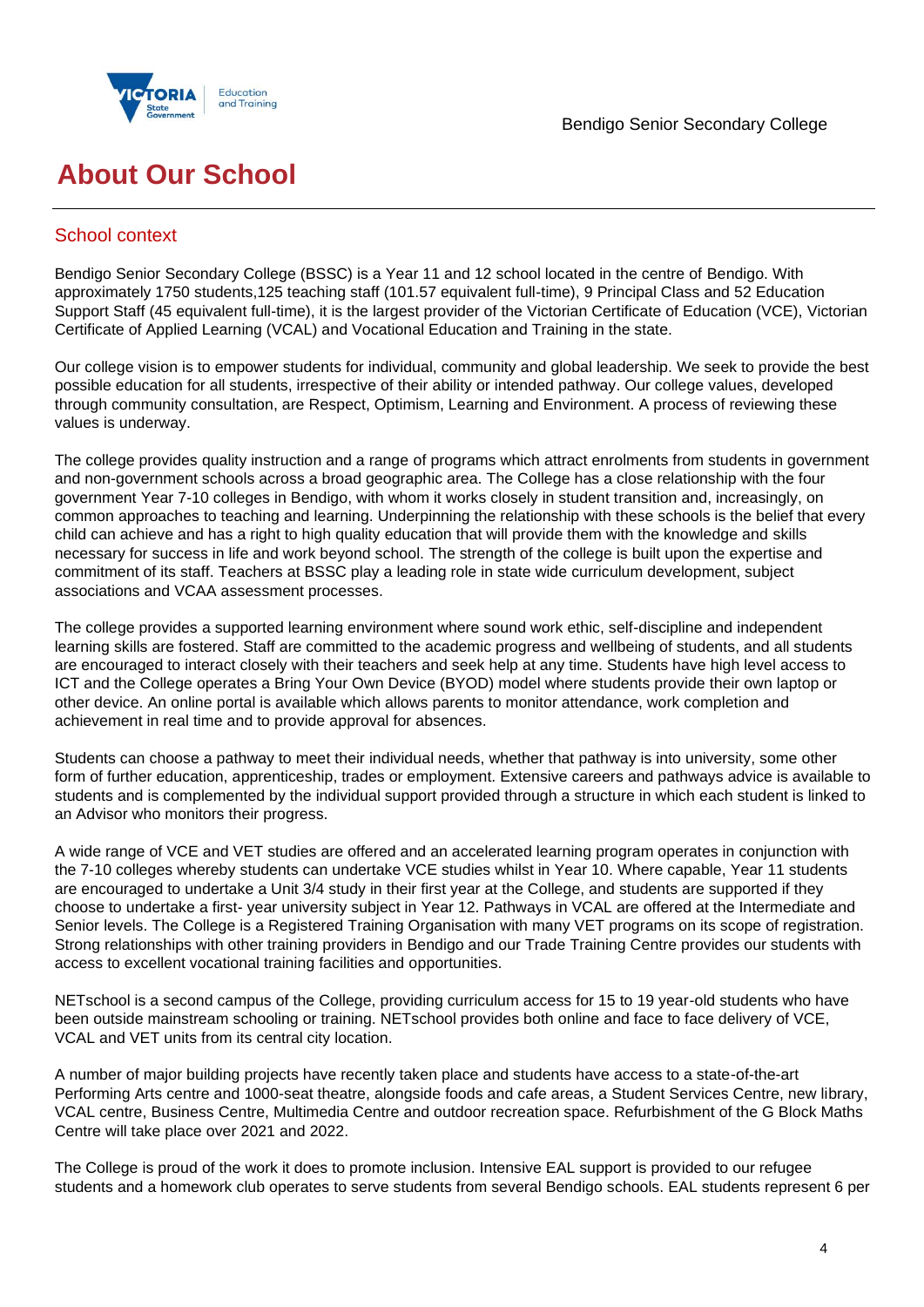

cent of our student cohort. The College also has a highly valued indigenous student population. These students are assisted by mentors and a range of additional support services which are closely linked to families and community. 3 per cent of students are Aboriginal or Torres Strait Islanders.

The international focus of the College is wide ranging and includes sister school relationships in Germany, Indonesia, France and China. Students can participate in regular curriculum-based trips to these countries, and to Italy and Greece. The College for many years has benefitted from the presence of students from other countries, including many from China, who come to study as fee paying students or through exchange programs. These students, who access a wide range of VCE subjects, are supported in homestay arrangements with local families which provide an in-depth cultural and language experience for everyone concerned. These arrangements were significantly interrupted by COVID in 2020 and we are supporting international students aligned to BSSC and other schools through online delivery until the pandemic eases to the point that international travel is again possible. The college has an independent Confucius Classroom in partnership with a sister school in China. Through the Confucius Classroom Chinese language and cultural support is provided to over 20 schools in Bendigo and virtual classroom delivery is provided to primary schools in other regions of the state. Through the Confucius Classroom we have also successfully engaged many community members. The college also delivers VCE subjects to over 50 other schools around the state through its Victorian Virtual Learning Network.

## Framework for Improving Student Outcomes (FISO)

The college strategic plan contains three goals:

- 1. To improve learning outcomes and achieve continuous learning growth for all students
- 2. To deepen and strengthen students' agency & voice in their learning
- 3. To develop confident, motivated and resilient students

These related to the following original FISO model dimensions and improvement strategies:

1. Excellence in Teaching and Learning (Building Practice Excellence, Curriculum Planning and Assessment)

2. Positive Climate for Learning (Setting Expectations and Promoting Inclusion, Intellectual Engagement and Self Awareness)

In 2021 the strategic work of the college was focused around the centrally-set DET imperatives of:

- 1. Curriculum Planning and Assessment: Learning catch-up and extension
- 2. Health and Wellbeing: Happy, active and healthy kids
- 3. Building Communities: Connected schools priority

In addition the college also chose to focus on two components of the original strategic plan:

A. Building practice excellence: Consolidate and embed a whole college understanding of the school instructional model

B. Building practice excellence: Build instructional and shared leadership capacity, including through greater leadership visibility and the ability of leaders to give and receive feedback

#### Key actions included:

- 1. Development and embedding of the new instructional model.
- 2. Building the capacity of our extended leadership team to give and receive feedback.
- 3. The establishment of a 'staff roundtable' model to support strategic conversations with teams within the college.
- 4. Training all staff in the Berry Street education model.
- 5. Engaging in BEP activity teacher networking, multi school staffing model, working parties, trialing an alternative VCE timeline, improving 10-11 transition processes and Step Up.
- 6. A review of our college values and articulation of their meaning for staff and students.
- 7. Implementation of PLCs
- 8. Establishment of small group tutoring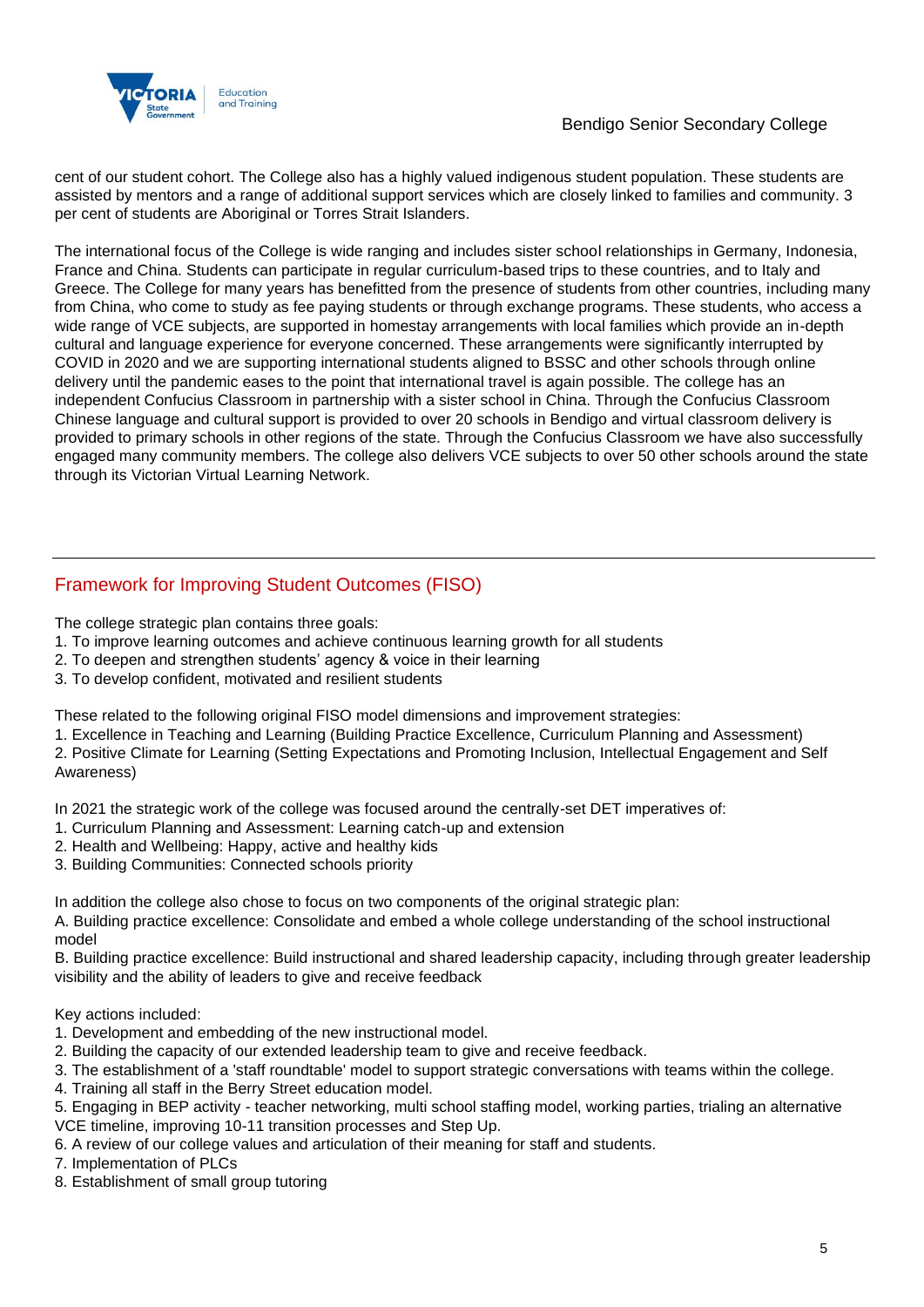

Through these activities we were expecting to impact on completion rates for VCE and VCAL, study scores over and the all study mean, Year 11-12 retention, student destinations and a range of student and staff opinion survey results.

The reality of 2021 was that because of the impact of COVID we made limited progress against some of these objectives. Where this has occurred this work will be undertaken in 2022.

### Achievement

In 2021 our student achievement goals were to improve the All Study mean (rose from 25.87 to 26.27 ), VCE completion (fell from 96.3% to 96.1%), Study Scores over 40 (unchanged at 1.9% ), VCAL credit completion (fell from 89% to 81%), VET completion (rose from 83% to 86%), Year 11-12 retention (fell from 67.6% to 63.8%) and other data measuring adjusted study scores. This represented a reasonable achievement in a year where COVID impacted heavily on student learning. The college had made good progress in most of these areas in the previous two years and expects that 2022 will see the resumption of this upwards trend. We note that the real retention data is under review as it includes anomalies such as students from other schools studying online at BSSC through the Victorian Virtual Learning Network.

In 2022 our focus will be improving learning and wellbeing outcomes and supporting all students to achieve continuous learning growth. Key strategies will include embedding the use of our new instructional model, individual student support, development of a disability inclusion program and Berry Street Education Model training.

The percentage of students exiting to further studies and full-time employment appears to be below the state average but BSSC data is compared with schools with Years 10-12 as opposed to Years 11 and 12 only and this data does not take into account the generally higher than average percentage of BSSC students who defer their university studies after completing Year 12. Each year we enrol over 900 students and some of these students, particularly those coming into Year 11, decide to undertake an alternative pathway at the beginning of the year or soon after. Each student is followed up by the college and their destinations are recorded. We continue to work closely with our partner Year 7-10 schools, students and families to encourage all students to continue their education. We have a comprehensive careers and pathways program which supports all students to access pathways information to enable them to make informed choices regarding their transition from secondary schooling. In 2021 every Year 12 student had a 1:1 meeting with our careers staff.

It is worth noting the improvement in student destinations measured via the On Track survey, which in 2021 showed over 77% of Year 12 existing students going to further work, training or employment or deferring university studies. This represents an improvement on the previous survey and is driven chiefly by an increase in university offers, a trend which appears to have continued in 2022. The other significant external force which will impact on student retention and destinations in 2022 is the change in the local job market which will mean more opportunities for young people in Bendigo.

In 2021 the college provided a range of support to students with disabilities. Individual students with funding support were assisted to develop and work towards the goals of their individual learning plan, supported by an aide and support group meetings involving parents and staff. The needs of these students were communicated to teachers who made the necessary accommodation in their teaching and, where necessary, in assessment. Additional support was available to these students during periods of remote learning. Students sitting VCAA exams were provided with special examination arrangements. In addition to these funded students, a significant number of other students were supported through adjustments made by classroom teachers. The college is well connected to the deaf facility and provides a base for their staff who work directly with our students.

Our Indigenous and EAL students continue to be supported by a range of programs and EAL students from across Bendigo are supported by our Homework Centre. Our NETschool program is also successful in engaging learners with over 90% of learners transitioning to sustainable pathways.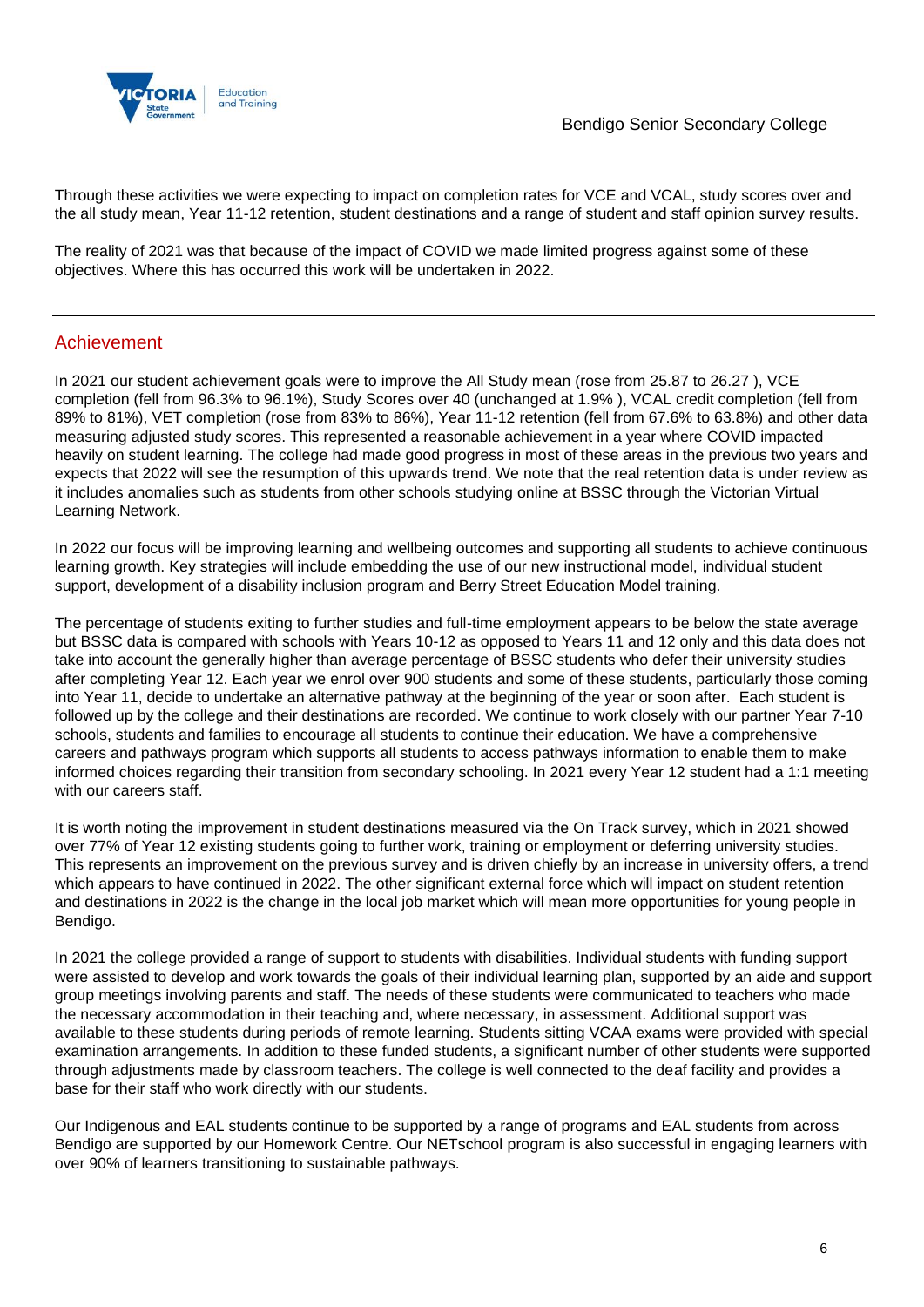

Consistently high levels of parent satisfaction with the college reflect the positive view of the college with families and in the broader community. We continue to seek ways of communicating positively with parents, via positive Compass messages and phone calls and increasing attendance at parent teacher interviews. Our alumni program which develops ongoing engagement with our previous students, continues to grow strongly.

## Engagement

In 2021 the engagement focus will be on supporting students to be happy, active and healthy. Our key strategies include a requirement for all staff to undertake extensive training in trauma informed practice over the next 24 months, implementation of reflective practice groups for staff and a focus on aspiration, motivation and positive relationships through the advisor program.

The college has traditionally enjoyed very positive student responses to the student attitudes to school survey and this was evident again in 2021, where despite a decline in a range of variables responses were generally above state and similar school means. The impact of COVID was evident in responses related to transition and connection to peers and in the slightly lower than normal response rate.

The average student days absence was 19.5, similar to other schools but an increase on our average which is generally better than the state figure. The impact of remote learning was evident with a sharp increase in the number of students with more than 30 days absence. We attribute improvement over recent years in absences to the work of our Student Engagement Team and the follow up they do with students and families. Through our online Portal (Compass) we monitor student attendance for each period of the day which is available to parents in 'real-time', which is part of our proactive approach to following up concerns with attendance early and putting in place intervention strategies for students who start to record low attendance. However, attendance continues to be a focus of our work and the message that 'it's not OK to be away' is one we continue to emphasize. In 2022 we will continue to allocate equity funding to support to our Student Engagement Team, with attendance follow up being a significant component of this role and a focus on supporting students to transition back into regular schooling after two years of COVID interruptions. Ongoing conversations with students and parents emphasize that success is largely underpinned by attendance in class.

## **Wellbeing**

Our 2021 plan to support student wellbeing included regular professional learning for student advisors, with an emphasis on their pastoral and learning support roles and training for all staff in understanding the impact of trauma.

The training in trauma informed practice was not possible due to COVID restrictions and in reality the key wellbeing work of the college revolved around meeting the needs of students during periods of remote learning and providing ongoing support for students (and families) who were impacted by the pandemic. During remote learning we redirected the work of a significant number of our Education Support staff. They made regular contact with students, particularly where there was evidence of disengagement or students were struggling to keep up with work. This provided significant support for the work of our Year Level Teams and Wellbeing Team.

Student wellbeing is a high priority and is essential for student success. It also underpins positive student/teacher relationships that enhance student learning. When compared to other secondary schools, our parent satisfaction levels are above state averages in most indicators which include behaviour management, classroom behaviour and student safety. Students at BSSC indicate they feel very safe at school.

Improving student connectedness is a high priority at the college. Our Year Level and Advisor systems have a student wellbeing focus and we have a strong commitment to providing wellbeing support for all students, through referrals to our Student Wellbeing team, which consists of a Mental Health Practitioner, a Student Wellbeing Coordinator, a Student Wellbeing Advisor and a Youth Health nurse. Our breakfast program provides students with a free healthy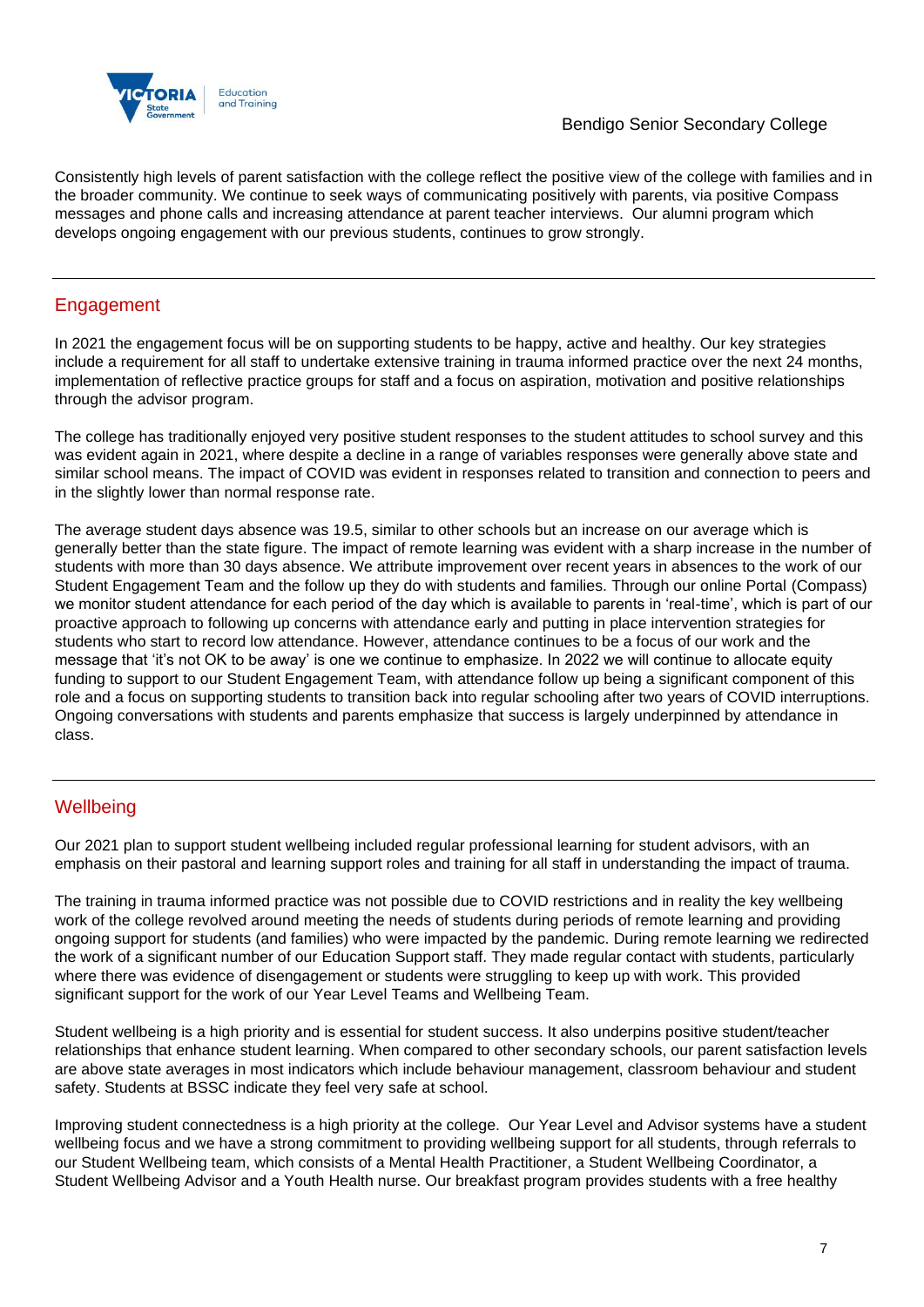

breakfast each weekday. These supports all help ensure every student has ongoing access to the physical, social and emotional support they require. Through our online portal (Compass) we have been better able to monitor indicators of student wellbeing and intervene as appropriate.

Our organisational structure includes separate Year 11 and Year 12 Student Engagement Teams, with each team comprising an Assistant Principal, three Leading Teachers/Coordinators and an Education Support staff member. Students are supported by the same team during their time at the college.

To further build on our culture of inclusion, student inclusion ambassadors have been trained to lead our community in creating a culturally inclusive environment. Our LGBTIQA+ Ally network was established with 70 BSSC trained as Allies, and this program won a state award in 2019. A defined drop in space is available for our Aboriginal and Torres Strait Islander students to foster an increased sense of community and belonging and we offer a range of support for these students including a dedicated Koorie liaison teacher.

In 2022 our focus will be on undertaking training in the Berry Street Education Model and professional learning for staff around implementation of this model.

## Finance performance and position

The financial report shows a net surplus for the year of \$305,243, attributable chiefly to reduced expenditure because of the pandemic. The chief source of funds is the Student Resource Package along with other DET grants, which in 2021 included support for additional COVID-related cleaning costs. The college received \$642,445 of equity funding which was targeted at student engagement and wellbeing as well as support for learning programs. The \$29,932 of commonwealth funding noted in the financial report relates to payment for student teachers via universities and also Centrelink funding to support booklist and other items for students. The college has made significant budgetary improvement in recent years and in 2021 was able to clear the historical staffing deficit leaving more capacity for expenditure in other areas in 2022.

#### **For more detailed information regarding our school please visit our website at <https://www.bssc.edu.au/>**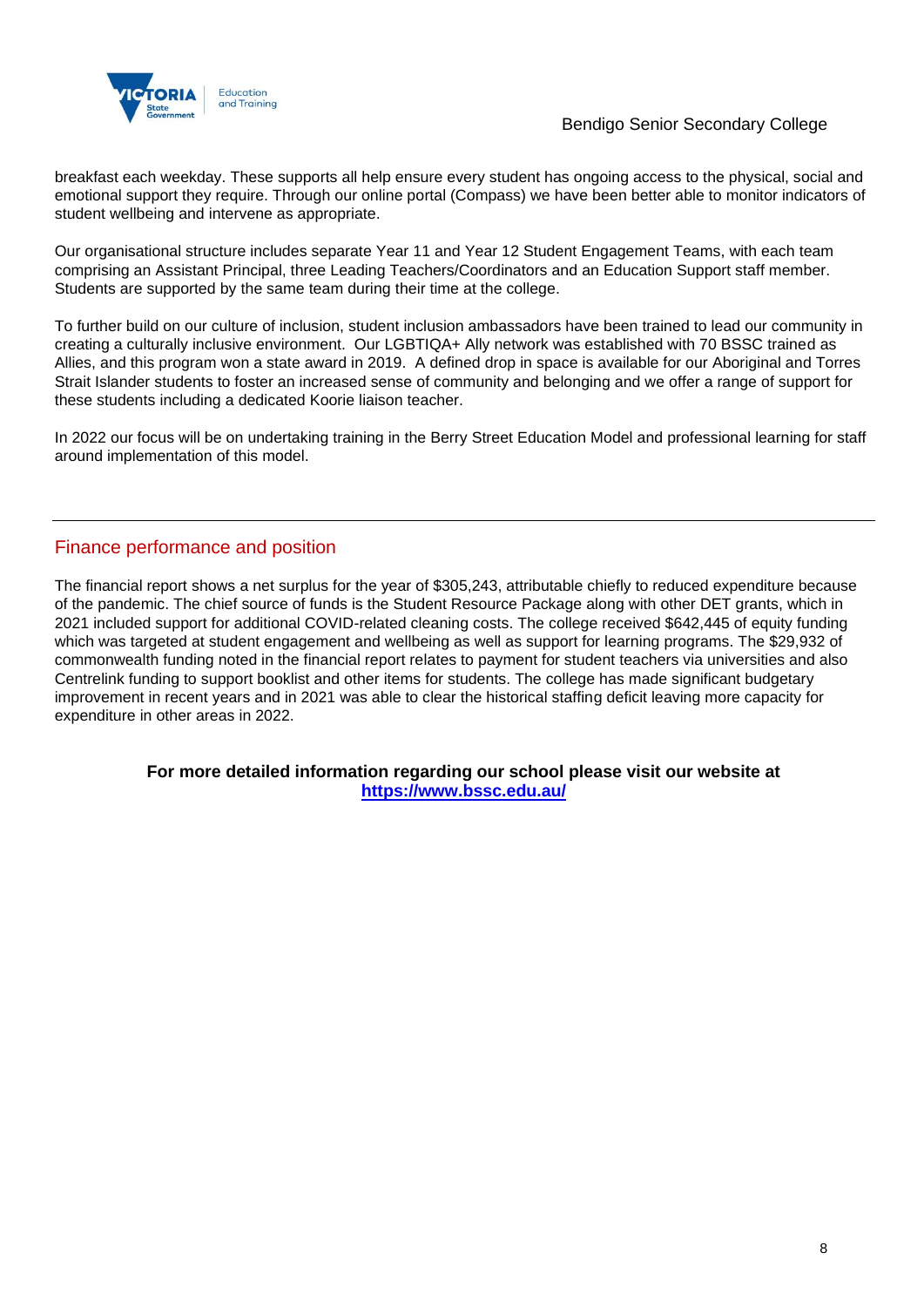

# **Performance Summary**

The Performance Summary for government schools provides an overview of how this school is contributing to the objectives of the Education State and how it compares to other Victorian government schools.

All schools work in partnership with their school community to improve outcomes for children and young people. Sharing this information with parents and the wider school community helps to support community engagement in student learning, a key priority of the Framework for Improving Student Outcomes.

Refer to the 'How to read the Annual Report' section for help on how to interpret this report.

## SCHOOL PROFILE

#### **Enrolment Profile**

A total of 1746 students were enrolled at this school in 2021, 919 female and 827 male.

7 percent of students had English as an additional language and 3 percent were Aboriginal or Torres Strait Islander.

#### **Overall Socio-Economic Profile**

The overall school's socio-economic profile is based on the school's Student Family Occupation and Education index (SFOE).

SFOE is a measure of socio-educational disadvantage of a school, based on educational and employment characteristics of the parents/carers of students enrolled at the school. Possible SFOE band values are: Low, Low-Medium, Medium and High. A 'Low' band represents a low level of socio-educational disadvantage, a 'High' band represents a high level of socio-educational disadvantage.

This school's SFOE band value is: Low - Medium

#### **Parent Satisfaction Summary**

The percent endorsement by parents on their school satisfaction level, as reported in the annual Parent Opinion Survey.

Percent endorsement indicates the percent of positive responses (agree or strongly agree) from parents who responded to the survey.



#### **School Staff Survey**

The percent endorsement by staff on School Climate, as reported in the annual School Staff Survey.

Percent endorsement indicates the percent of positive responses (agree or strongly agree) from staff who responded to the survey. Data is suppressed for schools with three or less respondents to the survey for confidentiality reasons.

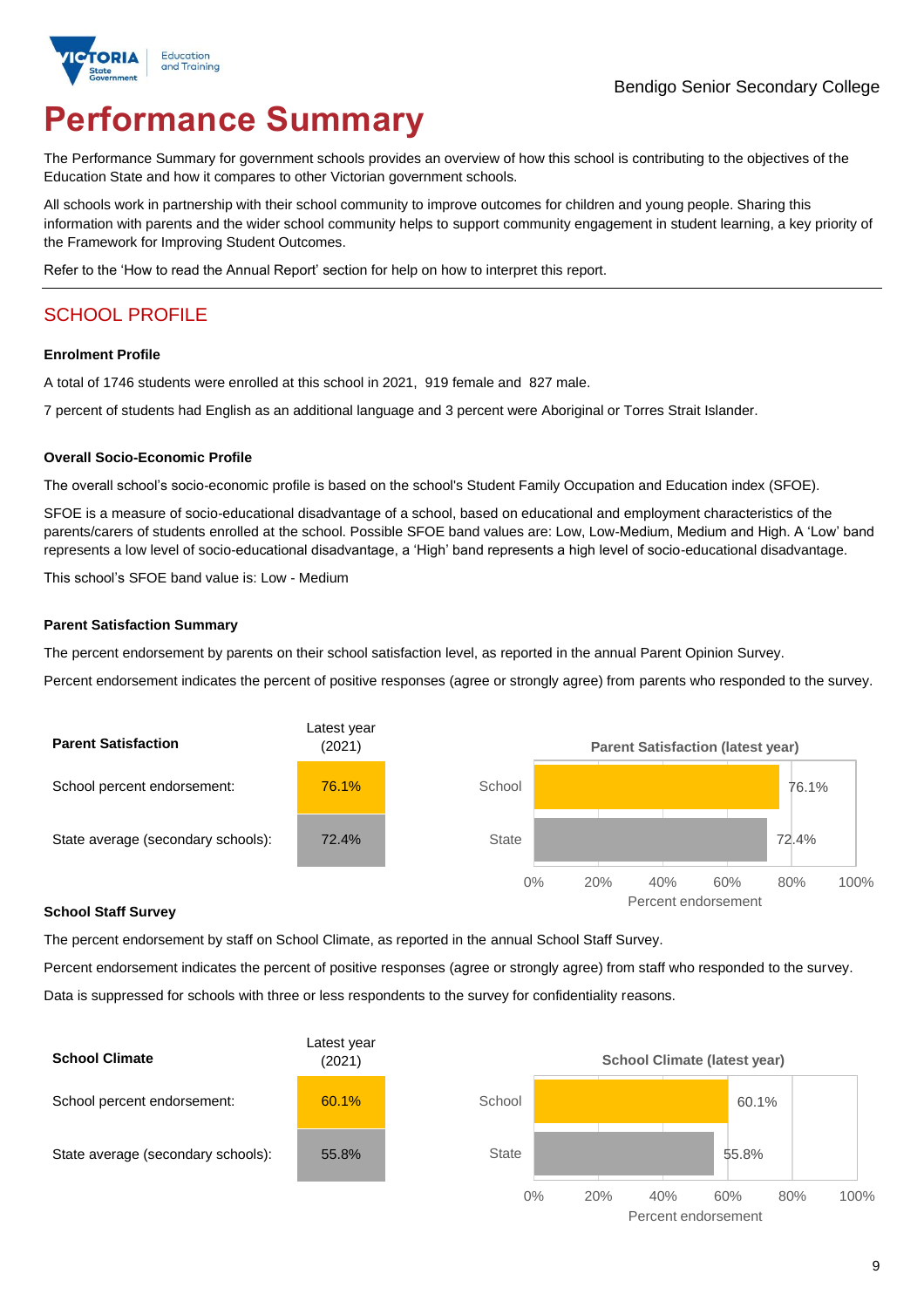

## ACHIEVEMENT

*Key: 'Similar Schools' are a group of Victorian government schools that are like this school, taking into account the school's socioeconomic background of students, the number of non-English speaking students and the size and location of the school.*

#### **Teacher Judgement of student achievement**

Percentage of students working at or above age expected standards in English and Mathematics.



expected standards: Similar Schools average: State average:

| age | <b>NDA</b> |
|-----|------------|
|     | 70.9%      |
|     | 65.3%      |

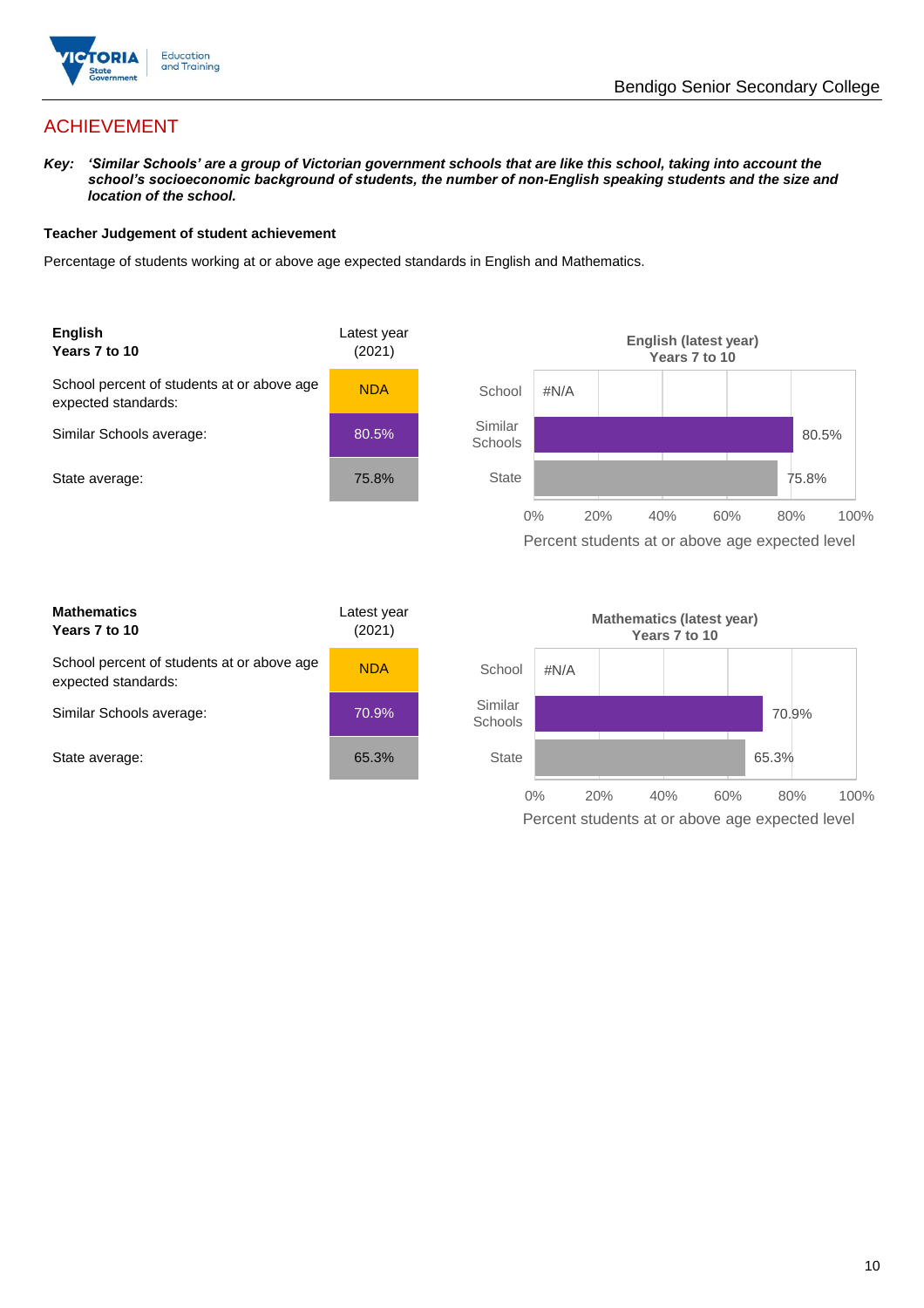

## ACHIEVEMENT (continued)

*Key: 'Similar Schools' are a group of Victorian government schools that are like this school, taking into account the school's socioeconomic background of students, the number of non-English speaking students and the size and location of the school.*

#### **NAPLAN**

Percentage of students in the top three bands of testing in NAPLAN.

Note: NAPLAN tests were not conducted in 2020, hence the 4-year average is the average of 2018, 2019 and 2021 data.

| Reading<br>Year 7                                 | Latest year<br>(2021) | 4-year<br>average |                                               |              | <b>NAPLAN Reading (latest year)</b><br>Year <sub>7</sub>  |       |     |      |
|---------------------------------------------------|-----------------------|-------------------|-----------------------------------------------|--------------|-----------------------------------------------------------|-------|-----|------|
| School percent of students in<br>top three bands: | <b>NDA</b>            | <b>NDA</b>        | School                                        | #N/A         |                                                           |       |     |      |
| Similar Schools average:                          | 59.1%                 | 60.2%             | Similar<br>Schools                            |              |                                                           | 59.1% |     |      |
| State average:                                    | 55.2%                 | 54.8%             | <b>State</b>                                  |              |                                                           | 55.2% |     |      |
|                                                   |                       |                   |                                               | $0\%$<br>20% | 40%<br>Percent of students in top three bands             | 60%   | 80% | 100% |
| Reading<br>Year 9                                 | Latest year<br>(2021) | 4-year<br>average | <b>NAPLAN Reading (latest year)</b><br>Year 9 |              |                                                           |       |     |      |
| School percent of students in<br>top three bands: | <b>NDA</b>            | <b>NDA</b>        | School                                        | #N/A         |                                                           |       |     |      |
| Similar Schools average:                          | 43.2%                 | 46.6%             | Similar<br>Schools                            |              |                                                           | 43.2% |     |      |
| State average:                                    | 43.9%                 | 45.9%             | <b>State</b>                                  |              |                                                           | 43.9% |     |      |
|                                                   |                       |                   |                                               | $0\%$<br>20% | 40%<br>Percent of students in top three bands             | 60%   | 80% | 100% |
| <b>Numeracy</b><br>Year 7                         | Latest year<br>(2021) | 4-year<br>average |                                               |              | <b>NAPLAN Numeracy (latest year)</b><br>Year <sub>7</sub> |       |     |      |
| School percent of students in<br>top three bands: | <b>NDA</b>            | <b>NDA</b>        | School                                        | $\#N/A$      |                                                           |       |     |      |
| Similar Schools average:                          | 59.8%                 | 61.5%             | Similar                                       |              |                                                           |       |     |      |
|                                                   |                       |                   | Schools                                       |              |                                                           | 59.8% |     |      |
| State average:                                    | 55.2%                 | 55.3%             | <b>State</b>                                  |              |                                                           | 55.2% |     |      |
|                                                   |                       |                   |                                               | 0%<br>20%    | 40%<br>Percent of students in top three bands             | 60%   | 80% | 100% |
| <b>Numeracy</b><br>Year 9                         | Latest year<br>(2021) | 4-year<br>average |                                               |              | <b>NAPLAN Numeracy (latest year)</b><br>Year 9            |       |     |      |
| School percent of students in<br>top three bands: | <b>NDA</b>            | <b>NDA</b>        | School                                        | #N/A         |                                                           |       |     |      |
| Similar Schools average:                          | 47.5%                 | 50.2%             | Similar<br>Schools                            |              |                                                           | 47.5% |     |      |
| State average:                                    | 45.0%                 | 46.8%             | State                                         |              |                                                           | 45.0% |     |      |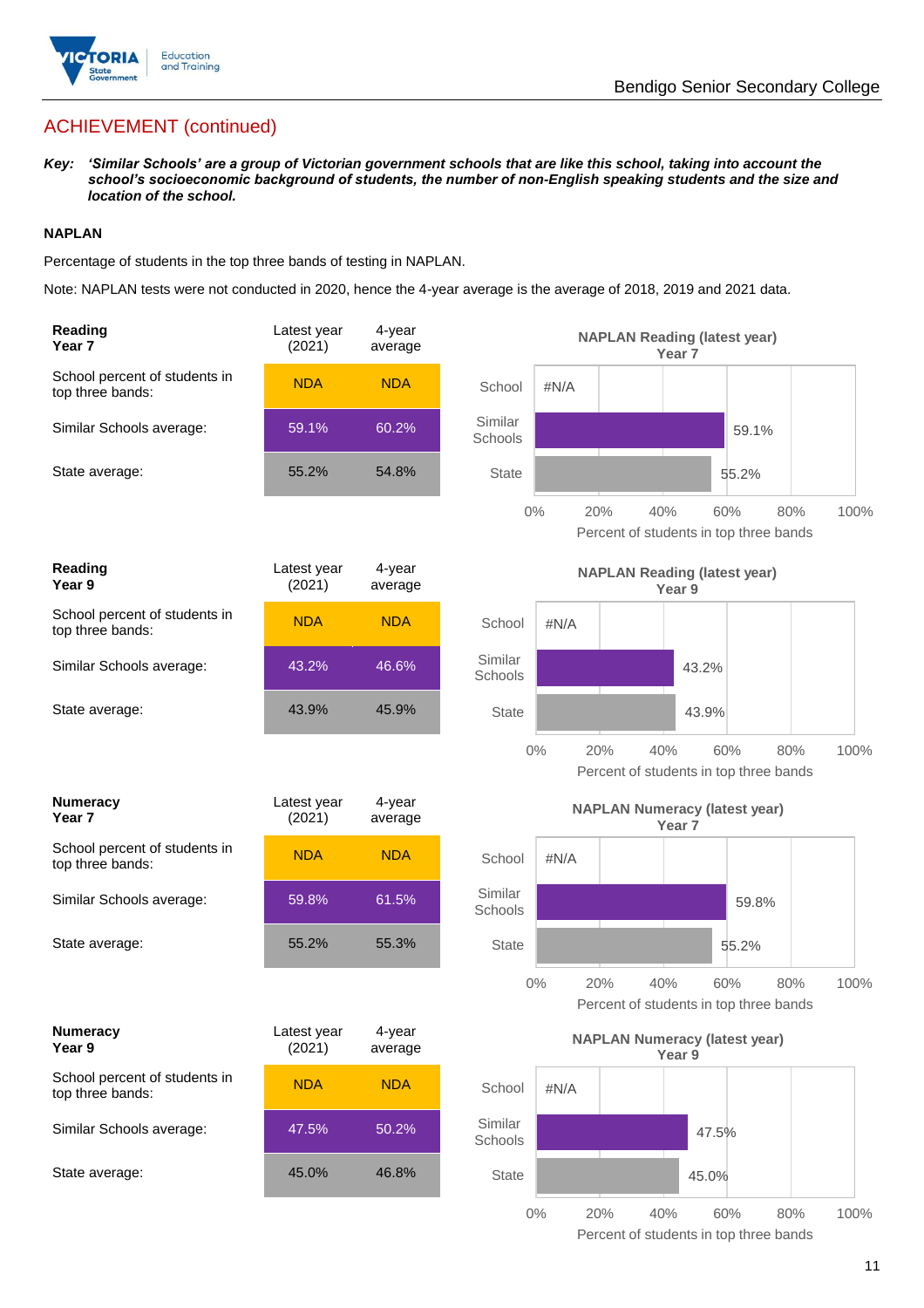

# ACHIEVEMENT (continued)

#### **NAPLAN Learning Gain**

NAPLAN learning gain is determined by comparing a student's current year result relative to the results of all 'similar' Victorian students (i.e., students in all sectors in the same year level who had the same score two years prior). If the current year result is in the top 25 percent, their gain level is categorised as 'High'; middle 50 percent is 'Medium'; bottom 25 percent is 'Low'.

#### **Learning Gain Year 5 (2019) to Year 7 (2021)**



**N** Low Gain **H** Medium Gain **High Gain** 

#### **Learning Gain Year 7 (2019) to Year 9 (2021)**

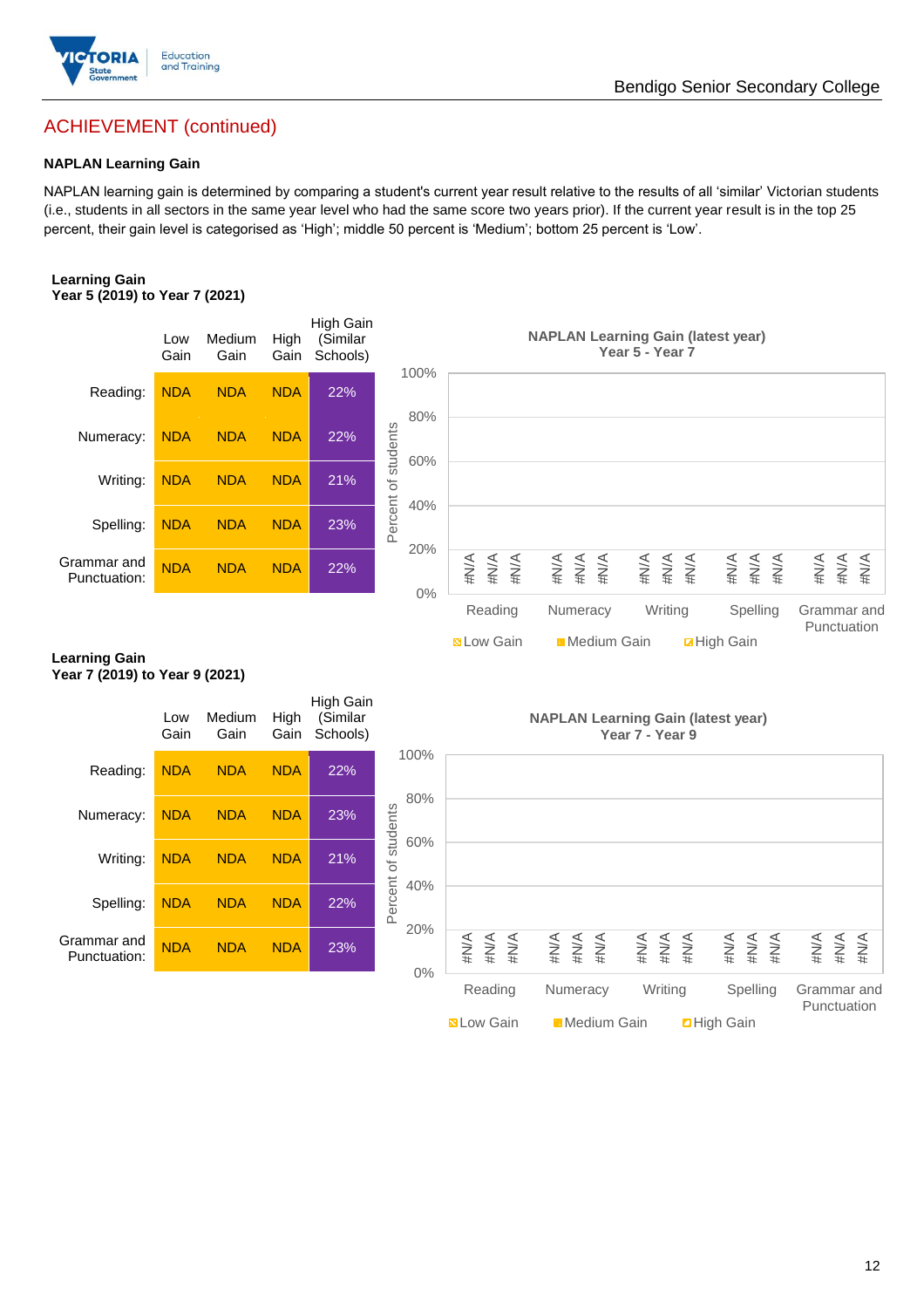

## ACHIEVEMENT (continued)

#### **Victorian Certificate of Education (VCE)**

Mean study score from all VCE subjects undertaken by students at this school. This includes all Unit 3 and 4 studies (including those completed in Year 11) and any VCE VET studies awarded a study score.

The maximum student study score is 50 and the state-wide mean (including government and non-government schools) is set at 30.



\* *Due to COVID-19, there may be some under-reporting of VET completed competencies from schools due to students still completing outstanding 2021 VET units in 2022.*

## ENGAGEMENT

*Key: 'Similar Schools' are a group of Victorian government schools that are like this school, taking into account the school's socioeconomic background of students, the number of non-English speaking students and the size and location of the school.*

#### **Average Number of Student Absence Days**

Absence from school can impact on students' learning. Common reasons for non-attendance include illness and extended family holidays. Absence and attendance data in 2020 and 2021 may have been influenced by local COVID-19.



Average number of absence days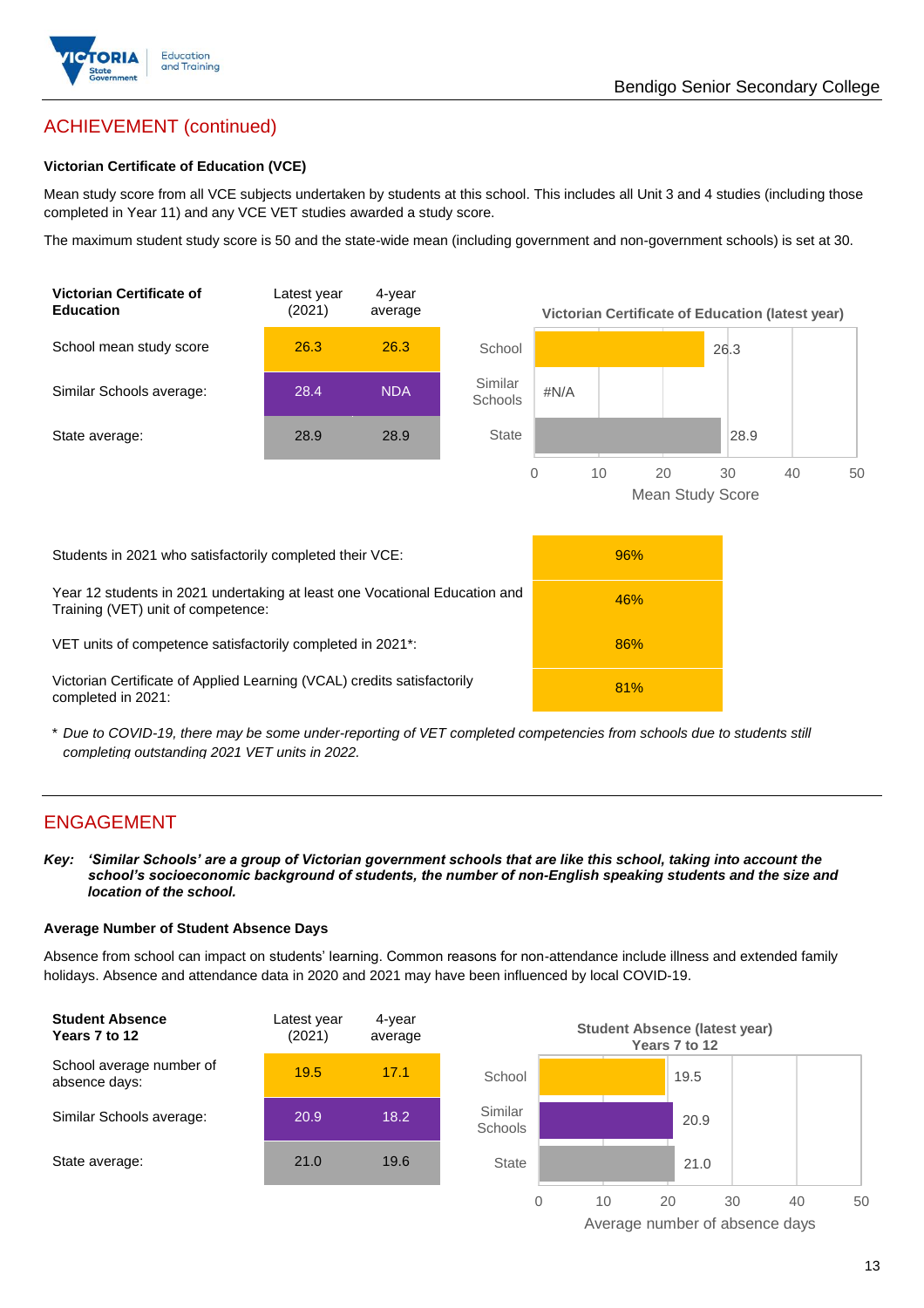

## ENGAGEMENT (continued)

#### **Attendance Rate (latest year)**

|                                             | Year 7     | Year 8     | Year 9     | Year 10 | Year 11 | Year 12 |
|---------------------------------------------|------------|------------|------------|---------|---------|---------|
| Attendance Rate by year level<br>$(2021)$ : | <b>NDA</b> | <b>NDA</b> | <b>NDA</b> | 80%     | 90%     | 90%     |

#### **Student Retention**

Percentage of Year 7 students who remain at the school through to Year 10.



#### **Students exiting to further studies or full-time employment**

Percentage of students from Years 10 to 12 going on to further studies or full-time employment.

Note: This measure refers to data from the year when students exited the school. Data excludes destinations recorded as 'Unknown'.



Percent of students with positive destinations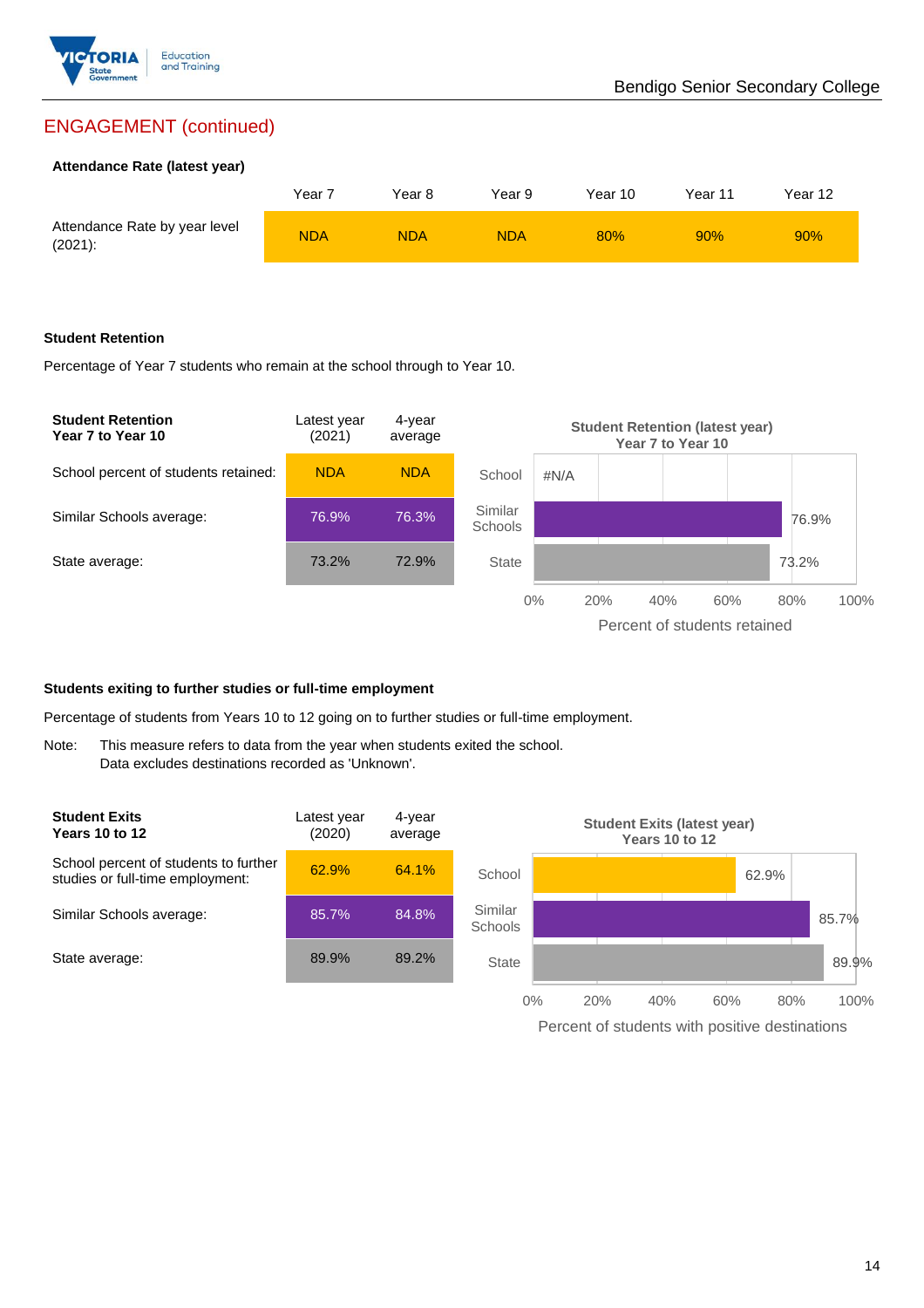

## **WELLBEING**

*Key: 'Similar Schools' are a group of Victorian government schools that are like this school, taking into account the school's socioeconomic background of students, the number of non-English speaking students and the size and location of the school.*

#### **Student Attitudes to School – Sense of Connectedness**

The percent endorsement on Sense of Connectedness factor, as reported in the Attitudes to School Survey completed annually by Victorian government school students, indicates the percent of positive responses (agree or strongly agree).



*Due to lower participation rates, differences in the timing of the survey/length of survey period and the general impact of Covid19 across 2020 and 2021, data are often not comparable with previous years or within similar school groups. Care should be taken when interpreting these results.*



#### **Student Attitudes to School – Management of Bullying**

The percent endorsement on Management of Bullying factor, as reported in the Attitudes to School Survey completed annually by Victorian government school students, indicates the percent of positive responses (agree or strongly agree).

| <b>Management of Bullying</b><br>Years 7 to 12 | Latest year<br>(2021) | 4-year<br>average |  |
|------------------------------------------------|-----------------------|-------------------|--|
| School percent endorsement:                    | 61.8%                 | 67.9%             |  |
| Similar Schools average:                       | 54.6%                 | 58.8%             |  |
| State average:                                 | 53.3%                 | 56.8%             |  |

*Due to lower participation rates, differences in the timing of the survey/length of survey period and the general impact of Covid19 across 2020 and 2021, data are often not comparable with previous years or within similar school groups. Care should be taken when interpreting these results.*

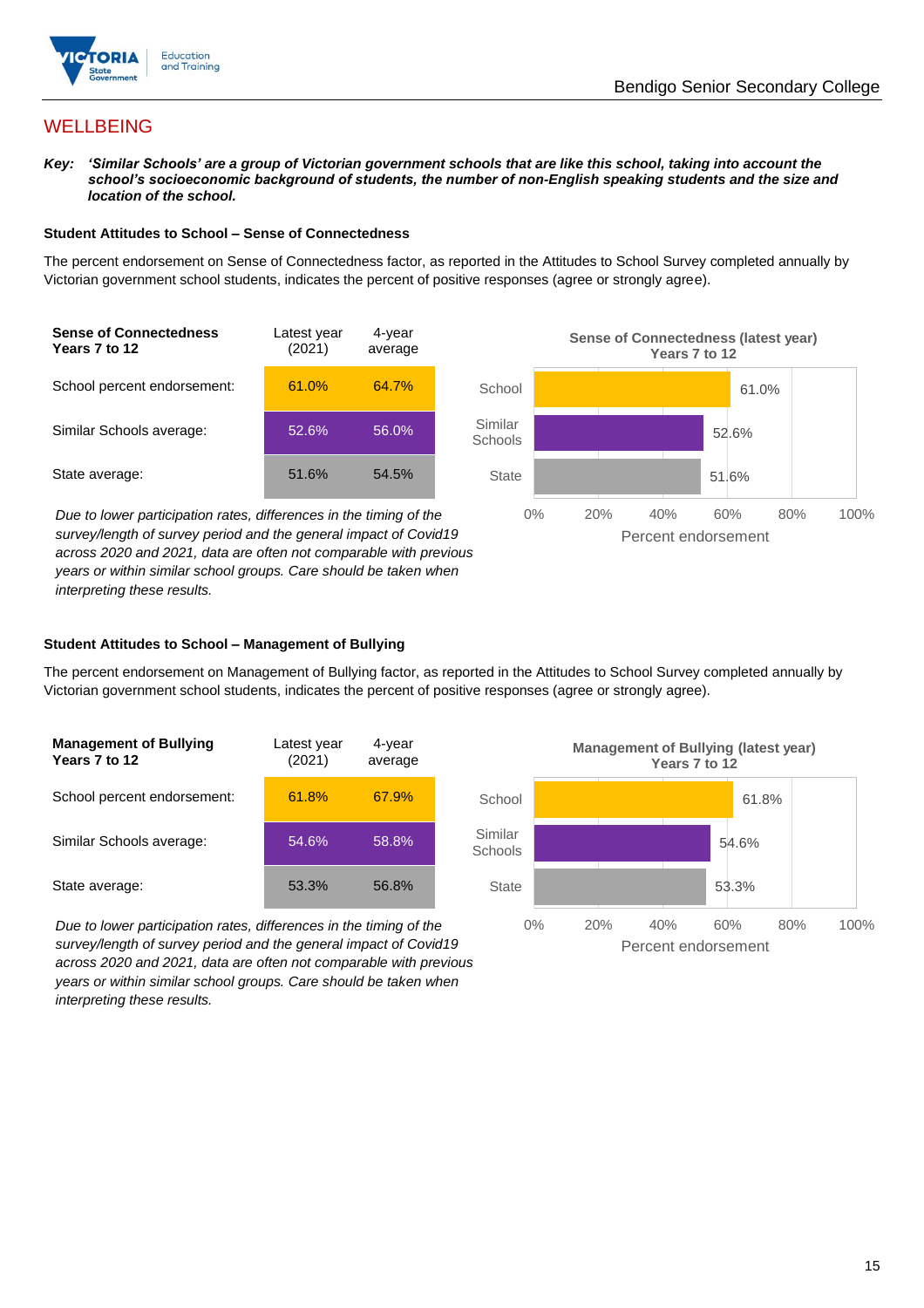

## **Financial Performance and Position**

FINANCIAL PERFORMANCE - OPERATING STATEMENT SUMMARY FOR THE YEAR ENDING 31 DECEMBER, 2021

| <b>Revenue</b>                  | <b>Actual</b> |
|---------------------------------|---------------|
| <b>Student Resource Package</b> | \$17,864,974  |
| Government Provided DET Grants  | \$3,958,997   |
| Government Grants Commonwealth  | \$29,932      |
| Government Grants State         | \$9,800       |
| Revenue Other                   | \$465,043     |
| <b>Locally Raised Funds</b>     | \$1,269,385   |
| <b>Capital Grants</b>           | \$0           |
| <b>Total Operating Revenue</b>  | \$23,598,130  |

| Equity <sup>1</sup>                                 | <b>Actual</b> |
|-----------------------------------------------------|---------------|
| Equity (Social Disadvantage)                        | \$553,480     |
| Equity (Catch Up)                                   | \$88,965      |
| <b>Transition Funding</b>                           | \$0           |
| Equity (Social Disadvantage - Extraordinary Growth) | \$0           |
| <b>Equity Total</b>                                 | \$642,445     |

| <b>Expenditure</b>                    | <b>Actual</b> |
|---------------------------------------|---------------|
| Student Resource Package <sup>2</sup> | \$18,510,800  |
| Adjustments                           | \$0           |
| <b>Books &amp; Publications</b>       | \$14,053      |
| Camps/Excursions/Activities           | \$251,377     |
| <b>Communication Costs</b>            | \$135,705     |
| Consumables                           | \$657,530     |
| Miscellaneous Expense <sup>3</sup>    | \$1,308,984   |
| <b>Professional Development</b>       | \$43,419      |
| Equipment/Maintenance/Hire            | \$505,851     |
| <b>Property Services</b>              | \$652,813     |
| Salaries & Allowances <sup>4</sup>    | \$176,900     |
| <b>Support Services</b>               | \$560,968     |
| Trading & Fundraising                 | \$80,043      |
| Motor Vehicle Expenses                | \$15,146      |
| Travel & Subsistence                  | \$3,478       |
| <b>Utilities</b>                      | \$369,389     |
| <b>Total Operating Expenditure</b>    | \$23,286,457  |
| <b>Net Operating Surplus/-Deficit</b> | \$311,673     |
| <b>Asset Acquisitions</b>             | \$136,296     |

(1) The equity funding reported above is a subset of the overall revenue reported by the school.

(2) Student Resource Package Expenditure figures are as of 10 Mar 2022 and are subject to change during the reconciliation process.

(3) Miscellaneous Expenses include bank charges, administration expenses, insurance and taxation charges.

(4) Salaries and Allowances refers to school-level payroll.